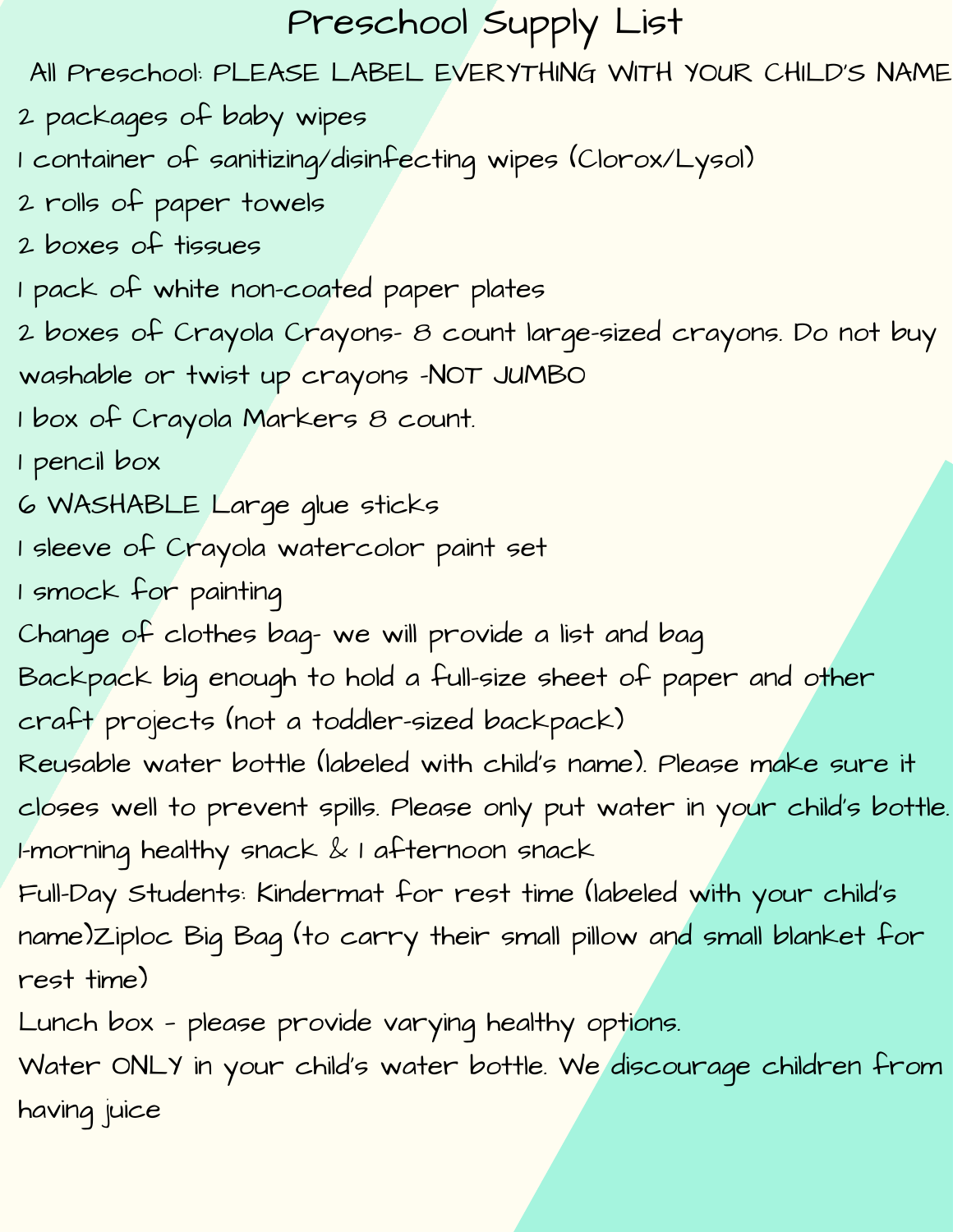# Prek Supply List

All PreK:

PLEASE LABEL EVERYTHING WITH YOUR CHILD'S NAME

- 2 package of baby wipes
- 3 rolls of paper towels
- 2 box of tissues
- 2 Plastic pencil boxes
- 1 Container of Clorox wipes, Lysol wipes or, Sanitizing Wipes
- 1 pack of white non coated paper plates
- 2 boxes of Crayola Crayons- 8 count large-sized crayons. Do not buy
- washable or twist up crayons (not jumbo)
- 2 boxes of Crayola Markers 8 count.
- 6 WASHABLE Large glue sticks
- 1 sleeve of Crayola watercolor paint set
- 1 smock
- Change of clothes bag- we will provide a list and bag
- Backpack big enough to hold a full-size sheet of paper and other
- craft projects (not a toddler-sized backpack)
- Reusable water bottle (labeled with child's name). Please make sure it closes well to prevent spills. Please only put water in your child's bottle.
- Kindermat for rest time (labeled with your child's name)
- Ziploc Big Bag (storage for small pillow and small blanket for rest time)
- \*1-morning healthy snack and 1-afternoon snack
- Lunch box please provide varying healthy options. We can
- NOT microwave food for the children. Please put Water ONLY in your child's water bottle.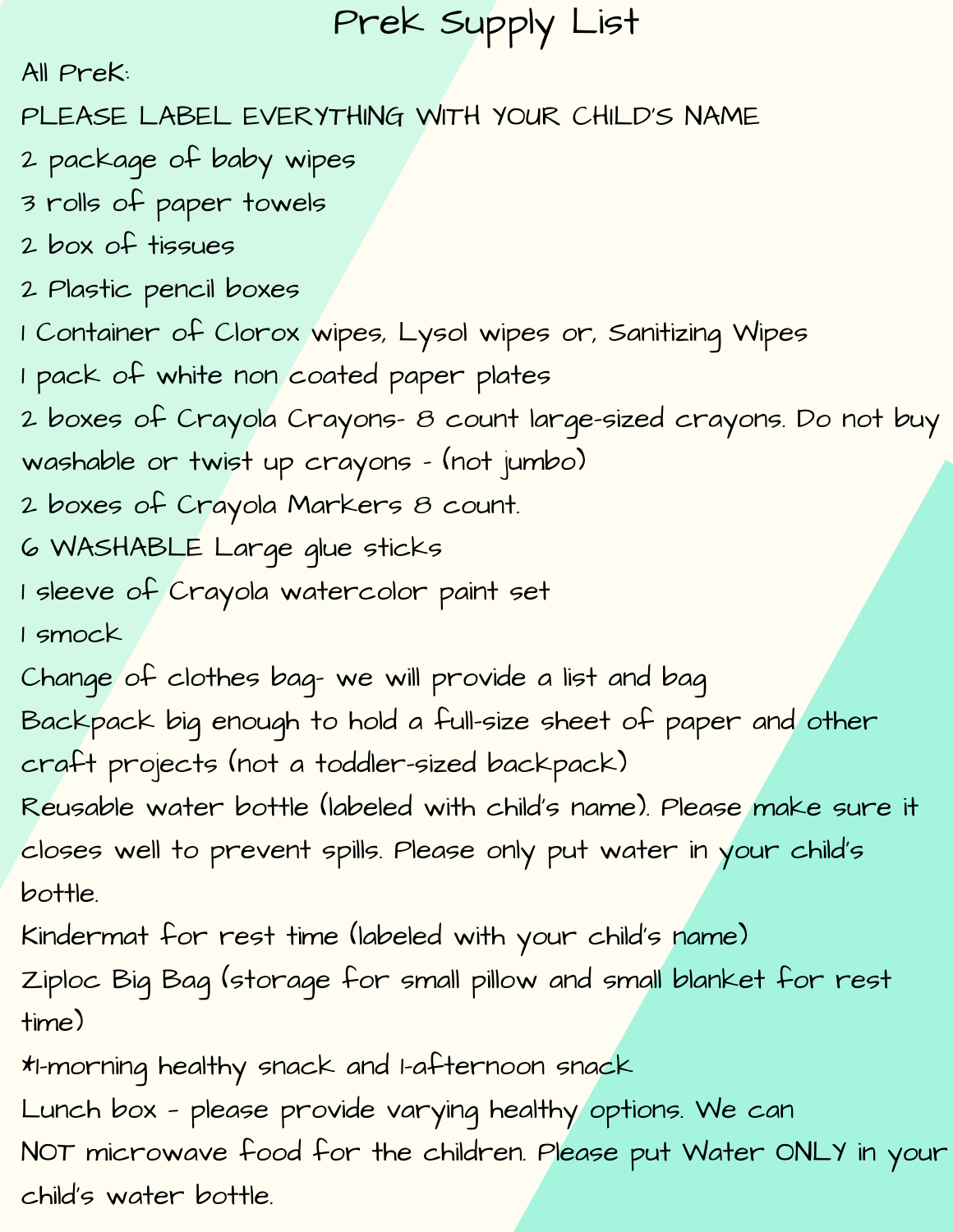# Kindergarten Supply List

Please bring the following items to the parent/student/teacher meeting to be held on an afternoon just a few days before school begins. Label everything with your child's name.

COMPOSITION BOOK – It is usually black and white with about 70 pages. Put your child's name on the front cover.

3 SPIRAL NOTEBOOK –Three notebooks with at least 70 pages.

1 PLASTIC FOLDER – it must have two pockets.

BIBLE – ENGLISH STANDARD VERSION (ESV)

3 BOXES OF CRAYOLA CRAYONS –24 COUNT regular sized crayons

8 GLUE STICKS – Buy the solid sticks not the liquid sticks or office gel, as they are very sticky.

1 PACK OF MARKERS- washable markers

SCISSORS- A child's size

PENCIL/CRAYON BOX –It should be approximately 8" by 5". Please no zipper boxes.

1 BOX OF 175-count or more TISSUES AND TWO ROLLS OF PAPER TOWELS

1 BOTTLE OF HAND SANITIZER

WATER BOTTLE- Please send a sturdy water bottle that can be

refilled as needed.

SLEEPING MAT – To Be Determined At A Later Date

BACKPACK – Purchase a regular-sized backpack (no large ones with rollers), one that will hold your child's lunch box, a library book, and papers. Label with your child's name.

LUNCH BOX – Due to spills the thermos must be a flip-top. No open drink containers. Label with your child's name.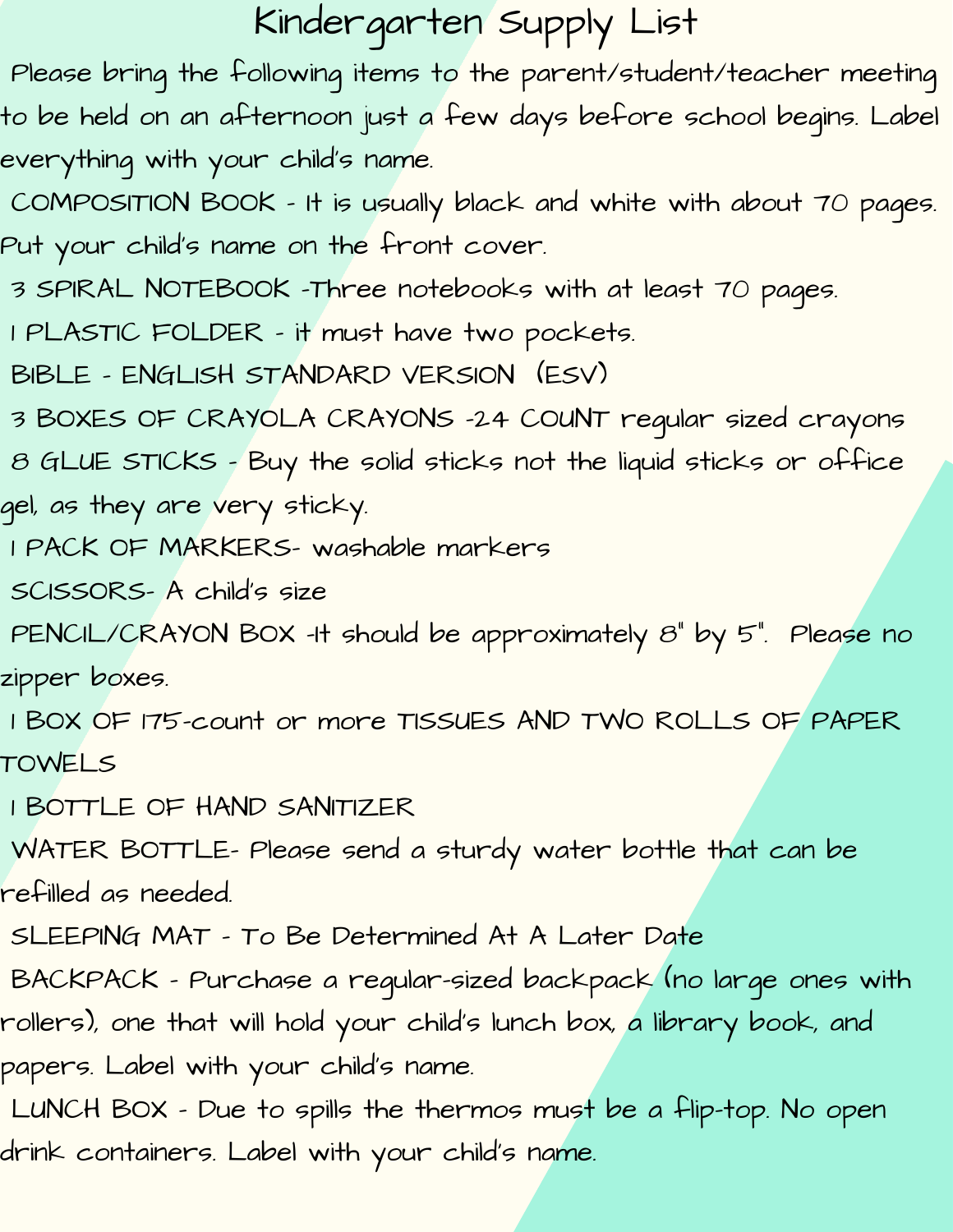# First Grade Supply List

Your child will need supplies for the classroom. Below is a list of required supplies. Please make sure your child's name is on each item.

- 1. Two Pencil boxes (No pouches, please
- 2. One box of pencils. NO PENCIL SHARPENERS PLEASE
- 3. Three plastic pocket folders.
- 4. One box of 24 Crayola crayons.
- 5. Two erasers.
- 6. Three large glue sticks

7. Four rolls of paper towels for classroom use. We may ask for more throughout the year.

- 8. One pair of scissors that cut well. (Fiskars work well)
- 9. One container of Clorox wipes.
- 10. ESV Bible
- 11. Two composition books
- 12. One bottle of hand sanitizer
- 13. One 3-prong pocket folder (with prongs to insert papers)
- 14. One package of baby wipes-BOYS ONLY
- 15. One box of Ziploc GALLON SIZE bags-GIRLS ONLY
- [16. Book Bin Example: https://www.target.com/p/book-storage-bin-](https://www.target.com/p/book-storage-bin-purple-up-38-up-8482/-/A-79284524#lnk=sametab)

purple-up-38-up-8482/-/A-79284524#lnk=sametab

PLEASE PUT YOUR CHILD'S NAME ON EVERYTHING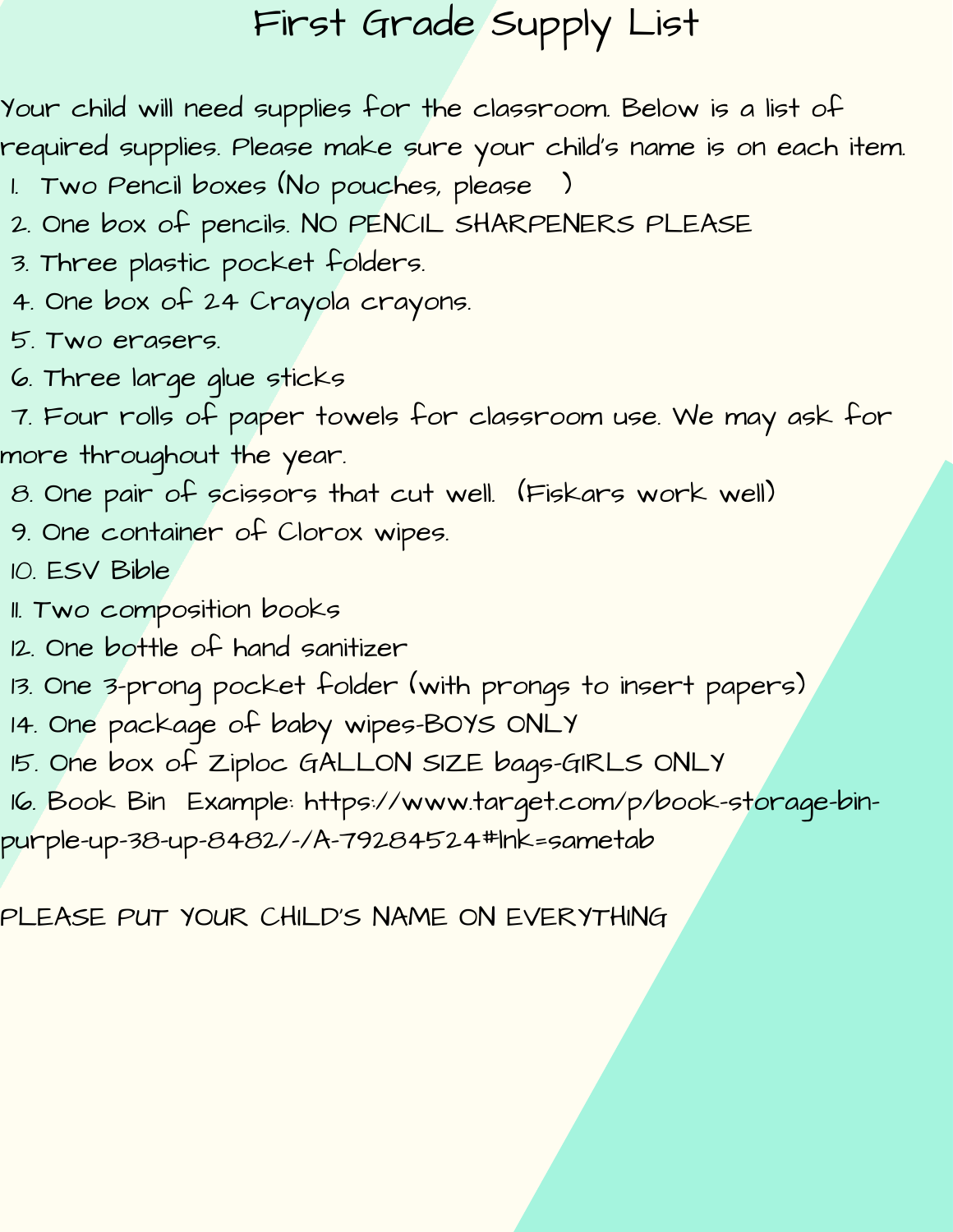# Second Grade Supply List

This is a list of supplies that your child will need for second grade: If possible, please bring the class supplies on the first day of school.

Your child's name is not needed on these items: Six large erasers (Pink Pearl – these work best on workbooks) Eight glue sticks One roll Scotch transparent tape Three dozen #2 yellow pencils – NO MECHANICAL PENCILS PLEASE Three yellow highlighters Ruler with both standard and metric measurements A box of crayons (24 count only) A box of washable markers (8 count only) Colored pencils (12 count only) Two large, family size box of tissues Three large rolls of paper towels (may request more mid-year) One pack of loose-leaf wide-ruled notebook paper (not college-ruled, not spiral bound)

Please make sure your child's name is on the following items: ESV Bible

Pencil box: Large enough to hold crayons markers and scissors. Two sturdy pocket folders (prefer plastic) Good quality scissors (Fiskars work well)

\*One Small plastic pencil box (no zippered pouches)

Lunch Box (with name clearly marked on the outside)

Jackets, sweatshirts, etc.

Backpack (Please no open tote bags)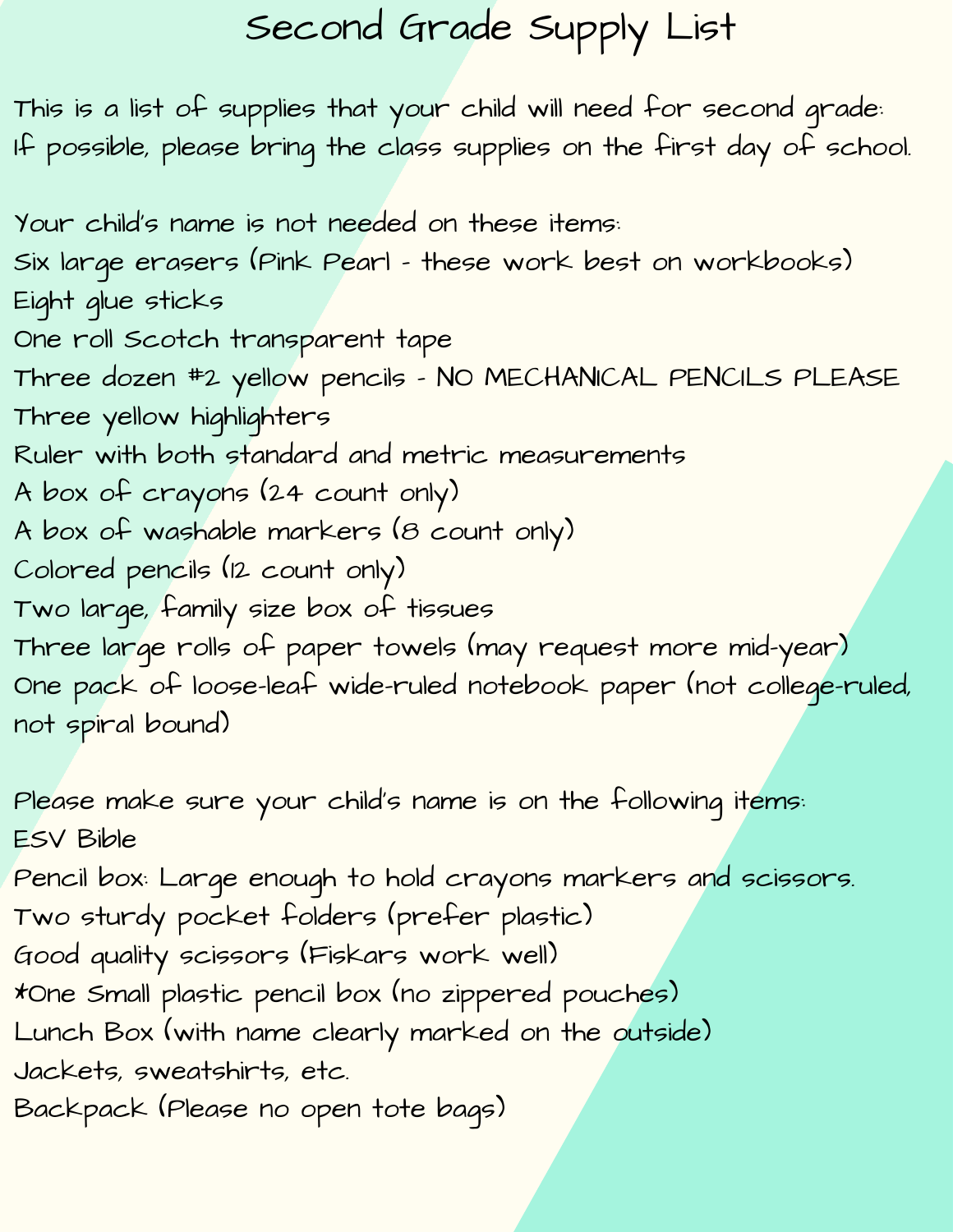·Third Grade Supply List Bible ~ English Standard Version (ESV) 1" Wide Three-Ring Binder NO TRAPPER KEEPERS OR ZIP BINDERS PLEASE One 1 Subject Spiral Notebook Four Cardboard Pocket Folders (without prongs) 2 Highlighters (any color) 1 large eraser 24 Count Crayons 1 Pack of Colored Pencils A Pencil Pouch (no boxes please) A towel (for outside classes) Shared items ~ 2 Packages of Pencils ~ Ticonderoga or America's Best 2 Boxes of Tissues 1 box of band aids \*Please put your child's name on the pencil pouch, binder, and four cardboard folders. \*No pencil sharpeners, please. \*Assignment book is provided by the school.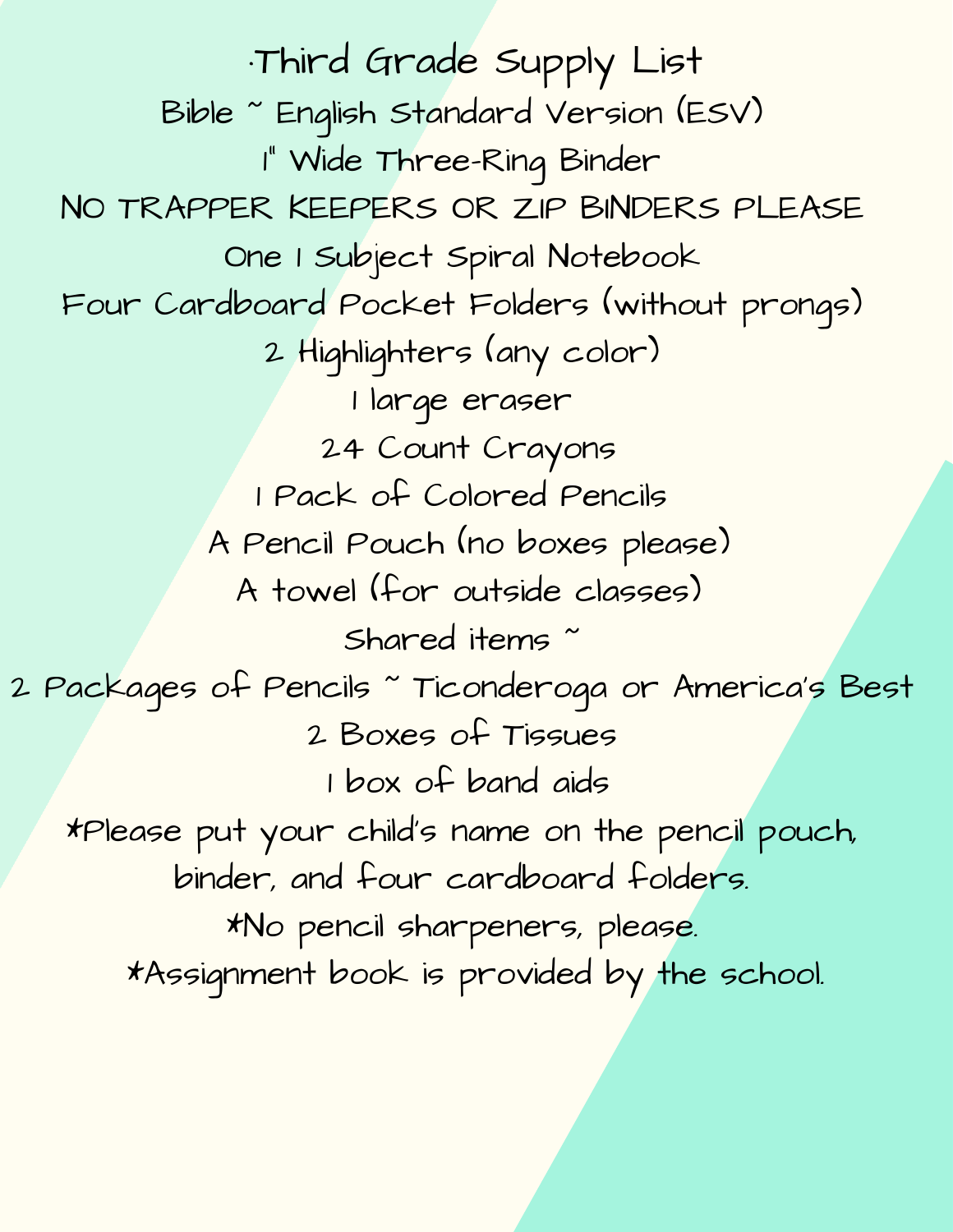## ·Fourth Grade Supply List

Accordion File Folder – At least 8 pockets Lined notebook paper (two packs)

- 2 spiral bound notebooks (1 subject)
- Pencils and erasers (no mechanical pencils please)
- Post-It notes (flags or smallest size)
- 1 pen (blue ink)
- 2 highlighters
- Colored pencils
- Crayons (pack of 24 or less)
- Scissors
- 6 glue sticks
- Pencil Bag (no boxes please)
- Ear buds or Headphones
- 2 rolls of paper towels
- 2 boxes of tissues
- 1 1 container Disinfectant wipes ESV Bible

PLEASE NO "WHEELED" BACKPACKS – THEY DO NOT FIT IN THE LOCKERS.

- \*Please label everything with your child's name.
- \*NO 3-ring binders.
- \*Assignment book is provided by the school.
- \*These supplies should be brought the first day of school. l.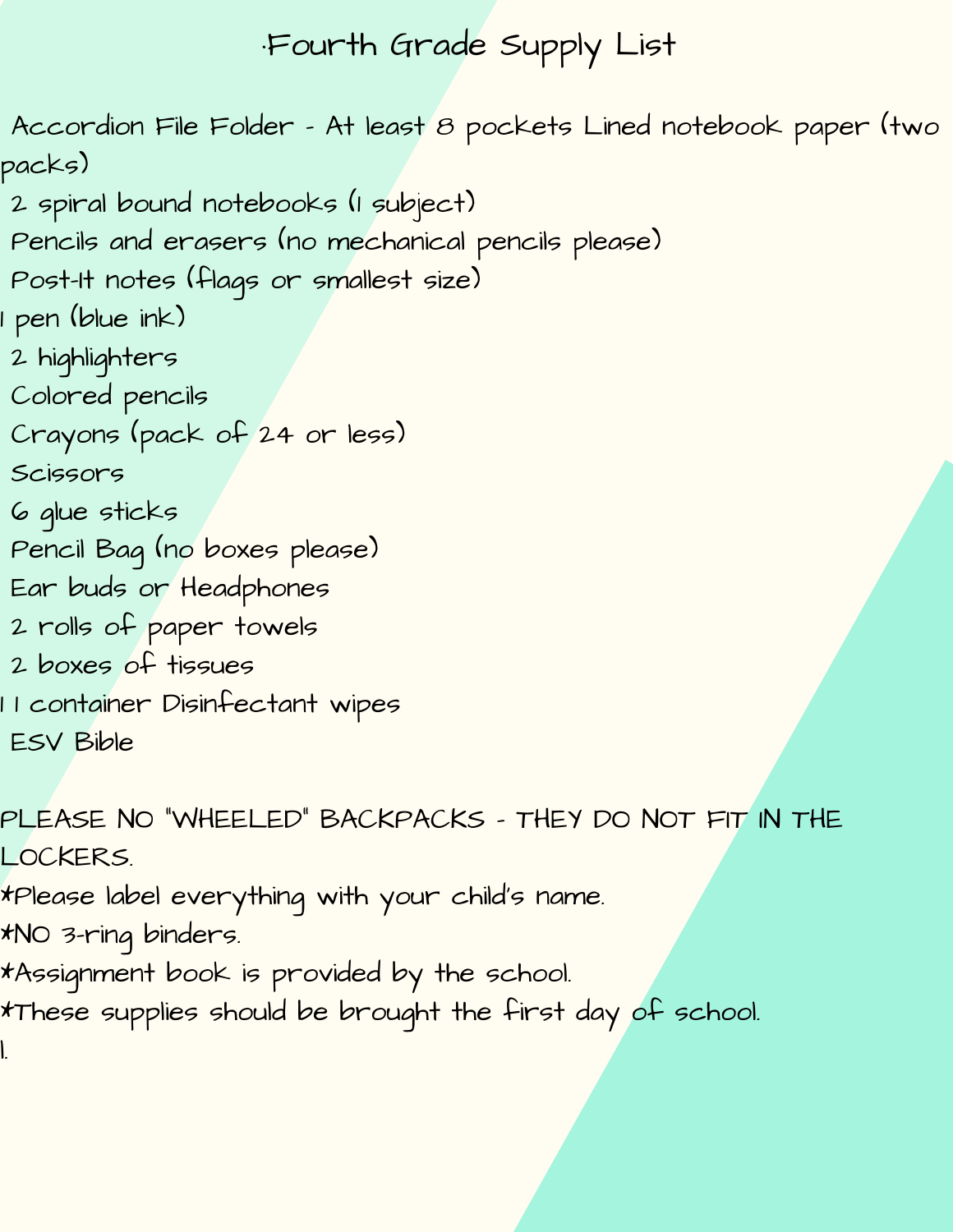## Fifth Grade Supply List

Lined notebook paper (2 packs) 4 Spiral bound notebooks (1 subject) Pencils and erasers (NO mechanical Pencils PLEASE) Post-It notes (smallest size) 1 pen (blue ink) 2 highlighters Colored Pencils Crayons (pack of 24 or less) Scissors 6 glue sticks Pencil Bag (no boxes please) 2 Rolls of paper towels 2 boxes of tissues 1 container Disinfectant wipes ESV Bible 8- Pocket folders Storage Crate (17 1/4 "L x 14¼"W x 10 5/8"H) PLEASE NO "WHEELED" BACKPACKS- THEY DO NOT FIT IN THE LOCKERS. Please label everything with your child's name. DONATION OF -Cutlery (forks & Spoons) Plastic cups and Paper plates are appreciated! \*Assignment book is provided by the school.

\*These supplies should be brought in the First day of school.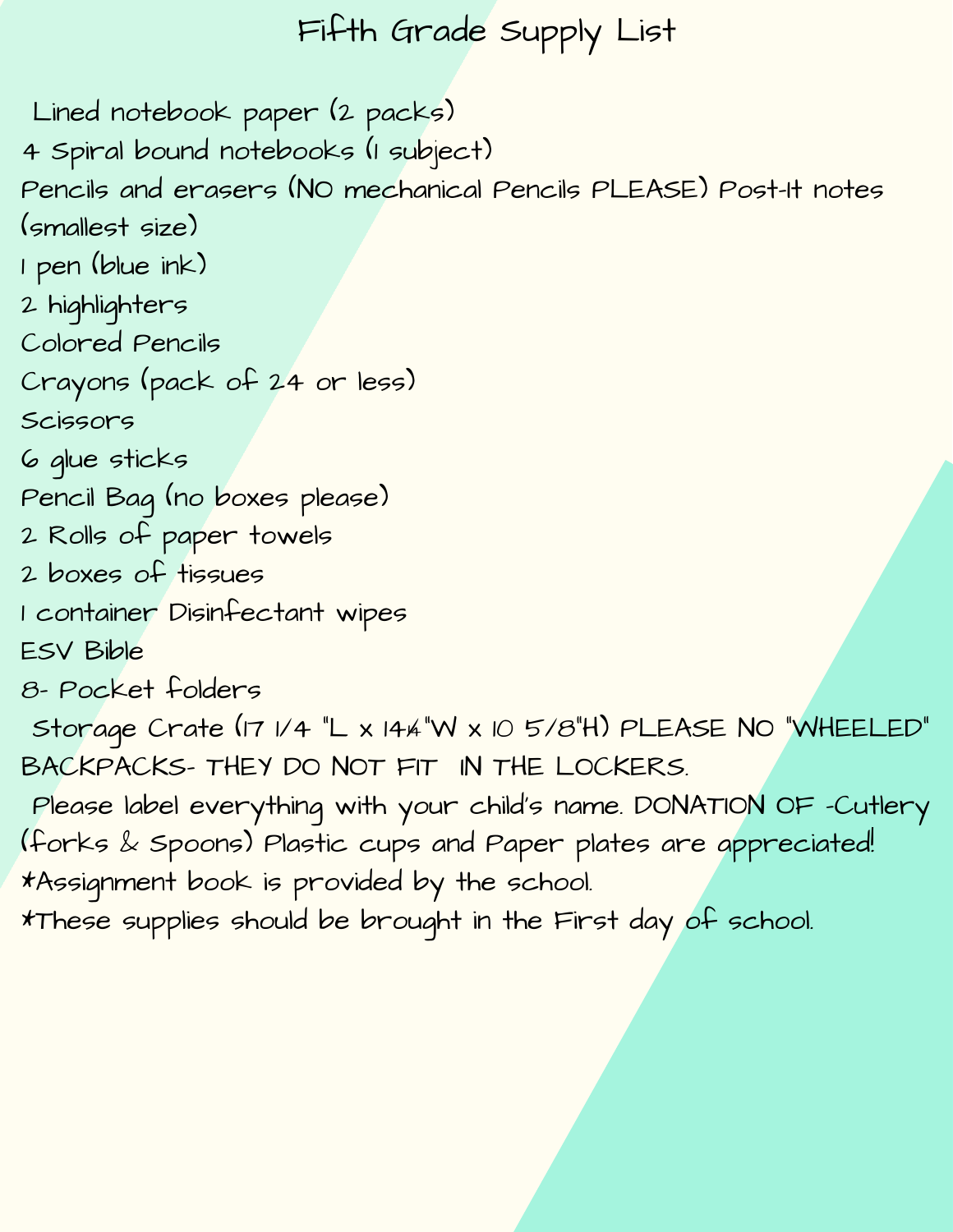### Sixth Grade Supply List

- Boxes of Scotch Tape
- Pack Graph paper
- 1" Binder (Math)
- Large Book Sox
- 3 Ring Binders
- One-Subject Spiral Notebooks with pockets
- Pack of Dividers
- Packs of College-Lined Notebook Paper
- Post-it Notes
- Glue Sticks
- Sets of Colored Pencils
- Sets of Crayons
- Highlighters, different colors
- Yellow Highlighter (Math)
- Packs of thin dry erase markers
- 1 Dry Erase Er<mark>aser</mark>
- Dry Erase Board (8 ½ X 11) Math
- Mechanical Pencils (plus refills) Math
- Pink Pearl Eraser Math
- ESV Bible
- Index Cards 4 packs of lined 3x5, non-spiral
- Pencil Pouch
- Extra Erasers
- Pack of Pens (Blue or Black Ink)
- Red pen (or colorful gel pens)
- Sharpie
- Headphones (USB headset with a boom mic attached to the headset, not on cable) Optional – Mouse for Chrome Book
- Three boxes of tissues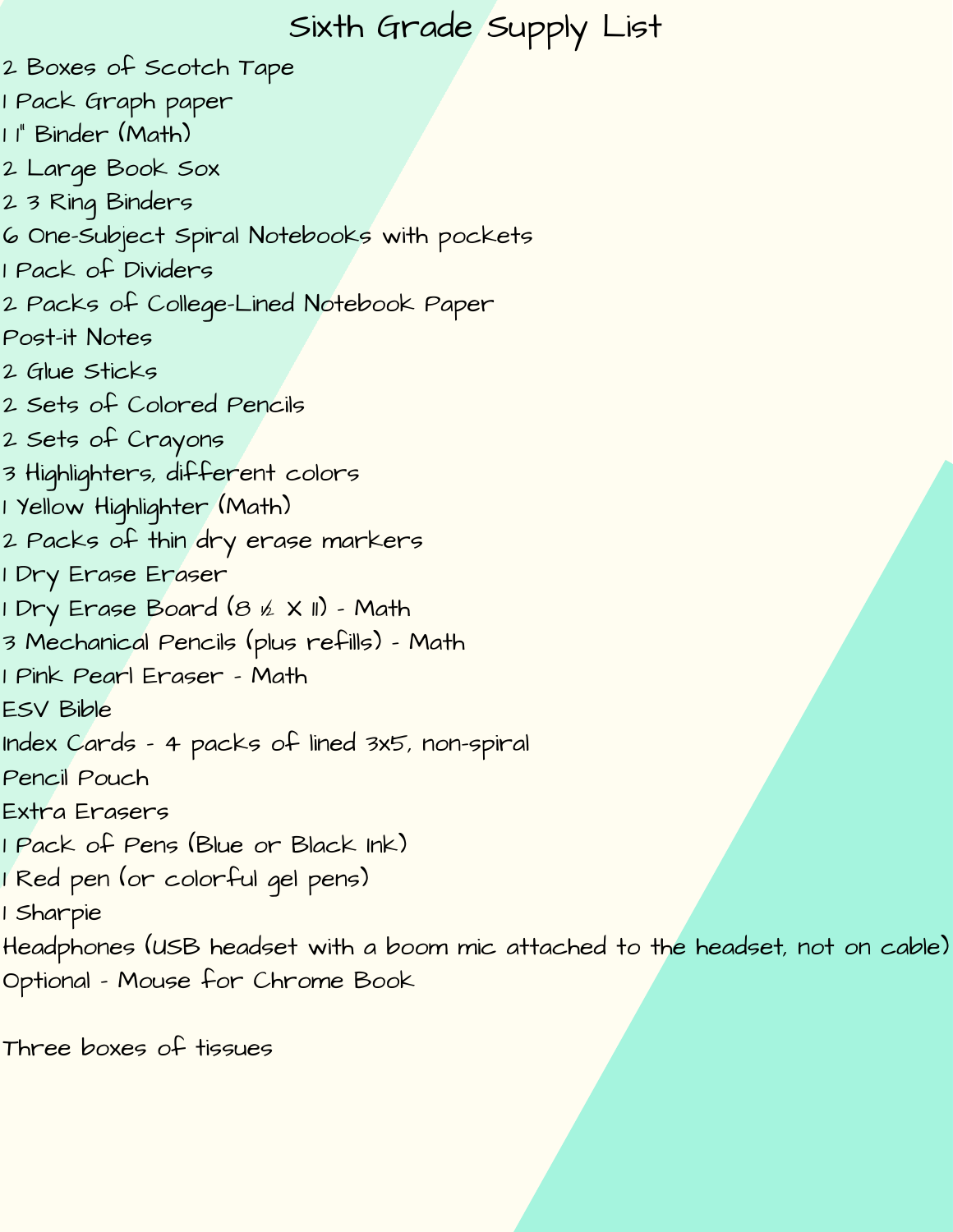## Seventh Grade Supply List

- 2 Boxes of Scotch Tape
- 1 Pack Graph paper
- 1 1" Binder (Math)
- 2 Large Book Sox
- 2 3 Ring Binders
- 6 One-Subject Spiral Notebooks with pockets
- 1 Pack of Dividers
- 2 Packs of College-Lined Notebook Paper
- Post-it Notes
- 2 Glue Sticks
- 2 Sets of Colored Pencils
- 2 Sets of Crayons
- 3 Highlighters, different colors
- 1 Yellow Highlighter (Math)
- 2 Packs of thin dry erase markers
- 1 Dry Erase Eraser
- 1 Dry Erase Board (8 ½ X 11) Math
- 3 Mechanical Pencils (plus refills) Math
- 1 Pink Pearl Eraser Math
- ESV Bible
- Index Cards 4 packs of lined 3x5, non-spiral
- Pencil Pouch
- Extra Erasers
- 1 Pack of Pens (Blue or Black Ink)
- 1 Red pen (or colorful gel pens)
- 1 Sharpie
- Headphones (USB headset with a boom mic attached to the headset, not on cable) Optional – Mouse for Chrome Book
- 1 Texas Instrument Brandon Tl-83 or Tl-84 Graphing Calculator (can say "Plus" and/or "CE"). Note: CE means that it will have a chord to charge it (won't need batteries). It has a brighter screen and displays certain things in color. If it is not CE, it may be cheaper, but you will need to buy new batteries once or twice a year.
- Three rolls of paper towels